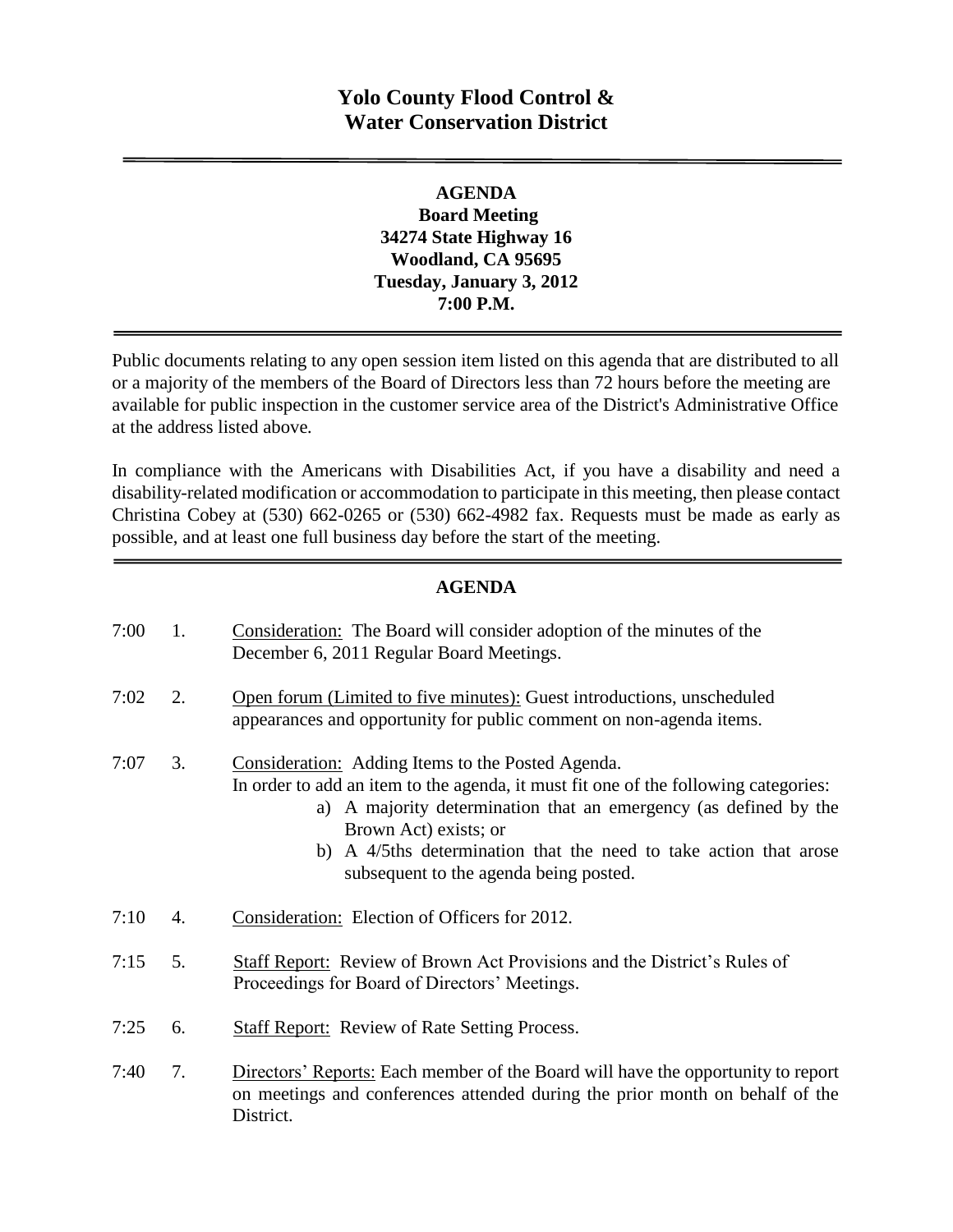- 7:45 8. Attorney's Report: The District's attorney will report on the following: a) Current legal and legislative activities.
- 7:55 9. General Manager's Report: The Board will receive a report from the General Manager or designated representatives regarding current general activities and projects of the District.
	- a) General Activities
	- b) Operations, Maintenance and Water Conditions
	- c) A Moment in History
- 8:10 10. General Discussion: Opportunity for Board members to ask questions for clarification, provide information to staff, request staff to report back on a matter, or direct staff to place a matter on a subsequent agenda.
- 8:13 11. Consideration: The Board will consider the approval and the payment of bills.

#### 8:15 12. Adjourn

The public may address the Board concerning an agenda item either before or during the Board's consideration of that agenda item. Public comment on items within the Board's jurisdiction is welcome, subject to reasonable time limits for each speaker. Upon request, agenda items may be moved up to accommodate those in attendance wishing to address that item. Times listed for consideration of agenda items are approximate only. The Board may consider any agenda item at any time during the Board meeting.

I declare that the foregoing agenda was posted at the office of the Yolo County Flood Control and Water Conservation District, 34274 State Highway 16, Woodland, CA on December 28, 2011.

By: \_\_\_\_\_\_\_\_\_\_\_\_\_\_\_\_\_\_\_\_\_\_\_\_\_\_\_\_\_\_\_\_\_\_\_\_\_

Christina Cobey, Administrative Assistant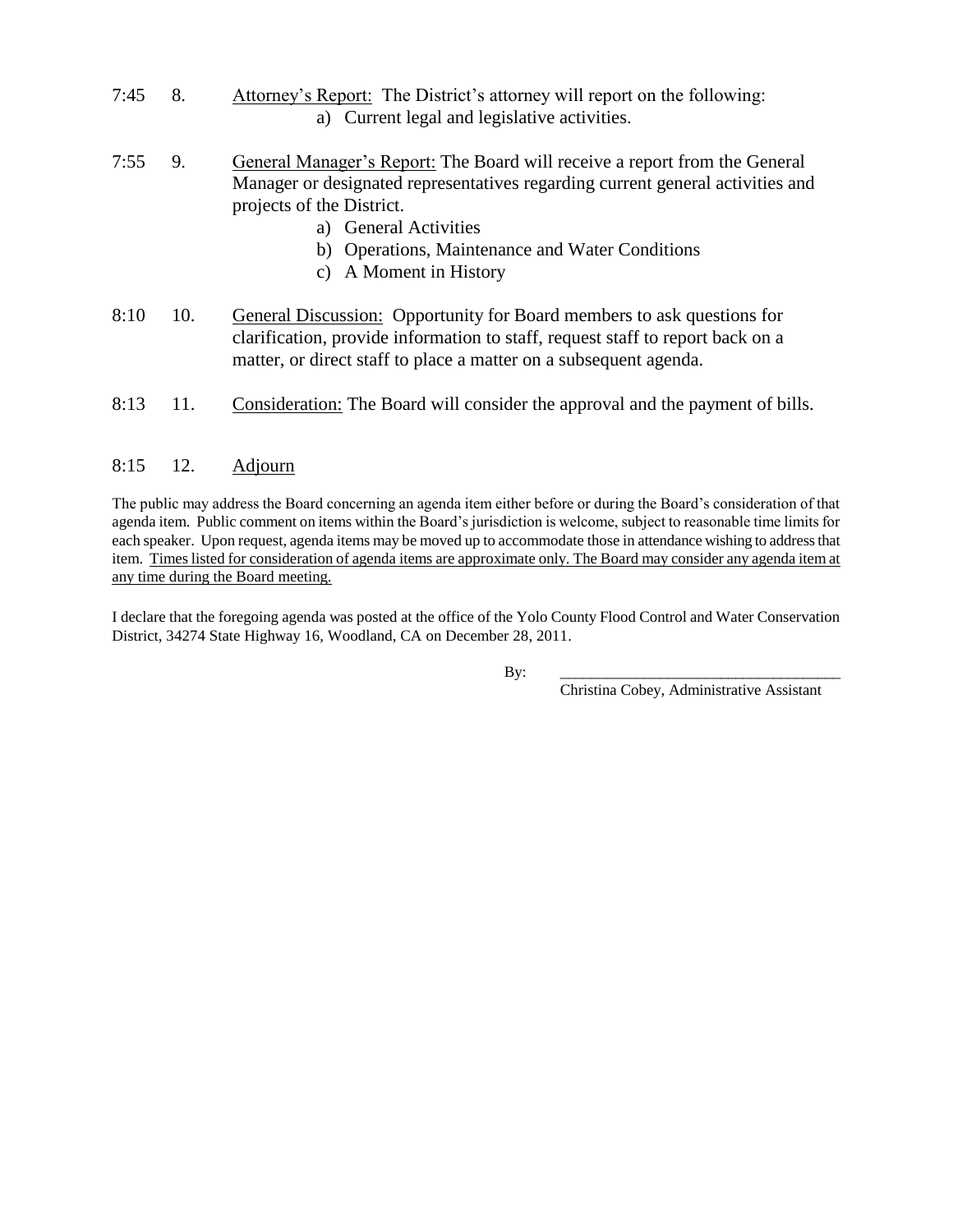

**FLOOD CONTROL & WATER CONSERVATION DISTRICT** 

## **BOARD MEETING MINUTES Tuesday, January 3, 2012, 7:00 PM**

**YCFCWCD Offices 34274 State Highway 16 Woodland, CA 95695** 

The regular meeting of the Board of Directors of the Yolo County Flood Control and Water Conservation District was held at 7:00 p.m. on January 3, 2012, at its regular place of business, 34274 State Highway 16, Woodland, California. Chair Rominger convened the meeting. In attendance were:

District Board Bruce Rominger, Chair Jim Mayer, Vice Chair Ron Tadlock Erik Vink

District Staff Tim O'Halloran, General Manager Christy Barton, Assistant General Manager Max Stevenson, Water Resources Associate Ryan Bezerra, Legal Counsel

Members of the Public Duane Chamberlain Dave Pratt Don Rominger Bob Schneider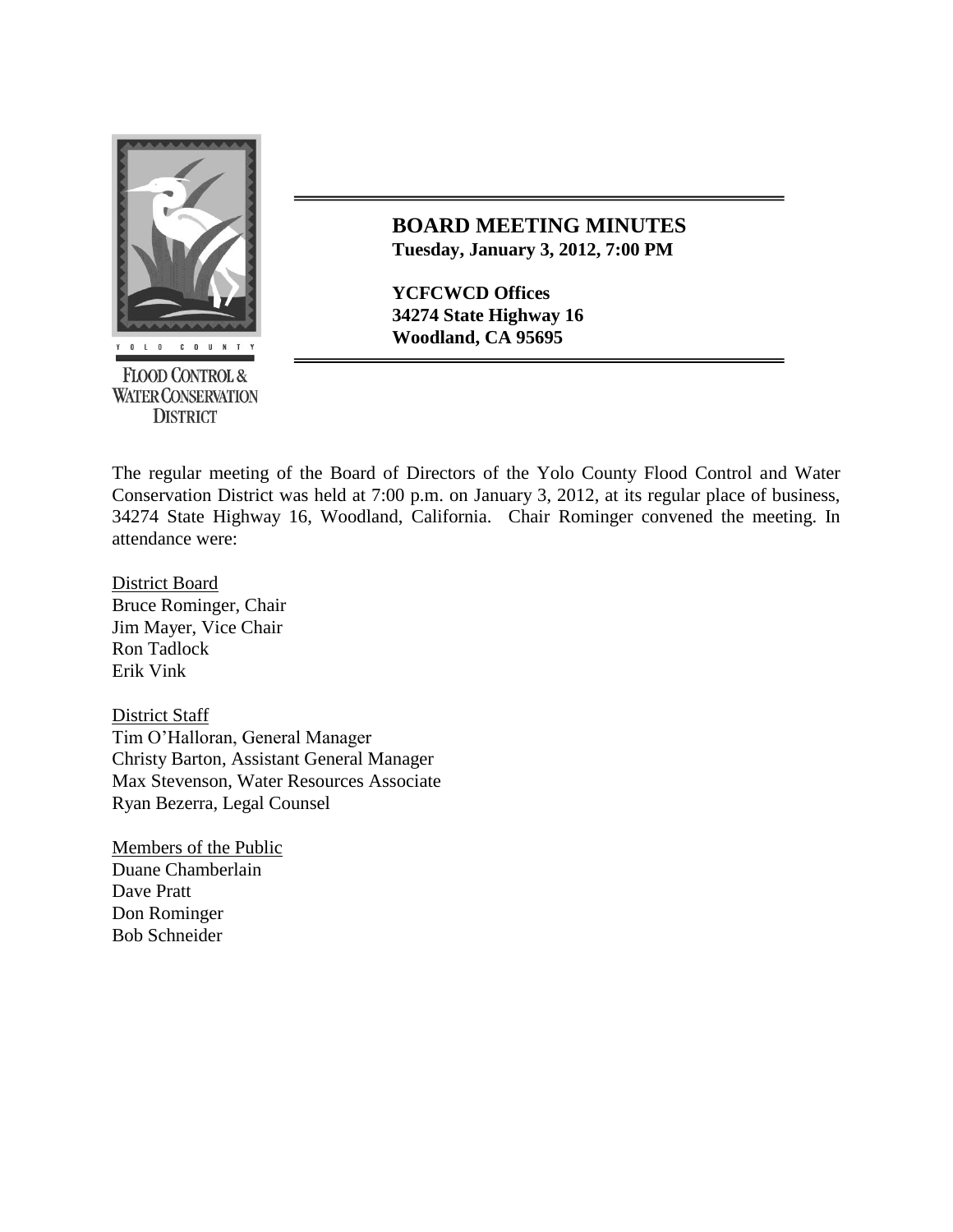## **1. CONSIDERATION: Approval of Minutes**

**M/S/C** approved the minutes of the December 6, 2011 Regular Board Meeting as submitted.

## **2. OPEN FORUM**

None

# **3. CONSIDERATION: Adding Items to the Posted Agenda**

None

## **4. CONSIDERATION: Election of Officers for 2012**

Chair Rominger reviewed the Board's rotational procedure regarding the election of new officers and stated under that procedure the offices of 2012 would be James Mayer for Chair, Erik Vink for Vice Chair, Tim O'Halloran for Secretary and Christy Barton for Assistant Secretary.

**M/S/C** elected James Mayer for Chair, Erik Vink for Vice Chair, Tim O'Halloran for Secretary and Christy Barton for Assistant Secretary.

General Manager O'Halloran thanked outgoing Chair Rominger for his assistance and being available when needed. Chair Mayer presided over the balance of the meeting.

#### **5. STAFF REPORT: Review of Brown Act Provisions and the District Rules of Proceedings for Board Of Directors Meetings**

Legal Counsel Bezerra reviewed the purpose of the Brown Act, basic rules of the Act, quorum requirements of the District, conflict of interest requirements and 2011 changes to the Brown Act. He reported the changes to Brown Act do not require any modification to the District's Rules of Proceedings.

#### **6. STAFF REPORT: Review of Rate Setting Process**

General Manager O'Halloran reviewed the District's current rate structure and the rate setting process for the Board in anticipation that a modified rate structure proposal will be presented for consideration at the February Board meeting. O'Halloran provided and reviewed the current rate schedule, adopted in 2008, and how it has functioned to date. O'Halloran noted a couple items of interest:

- a. The schedule encourages conjunctive use by having water rates increasing as the District water supply becomes more limited;
- b. The schedule would be more seamless if there were additional steps/levels created;
- c. The April 1 calculation date does not take into account the impacts of a short season when the water supply is plentiful.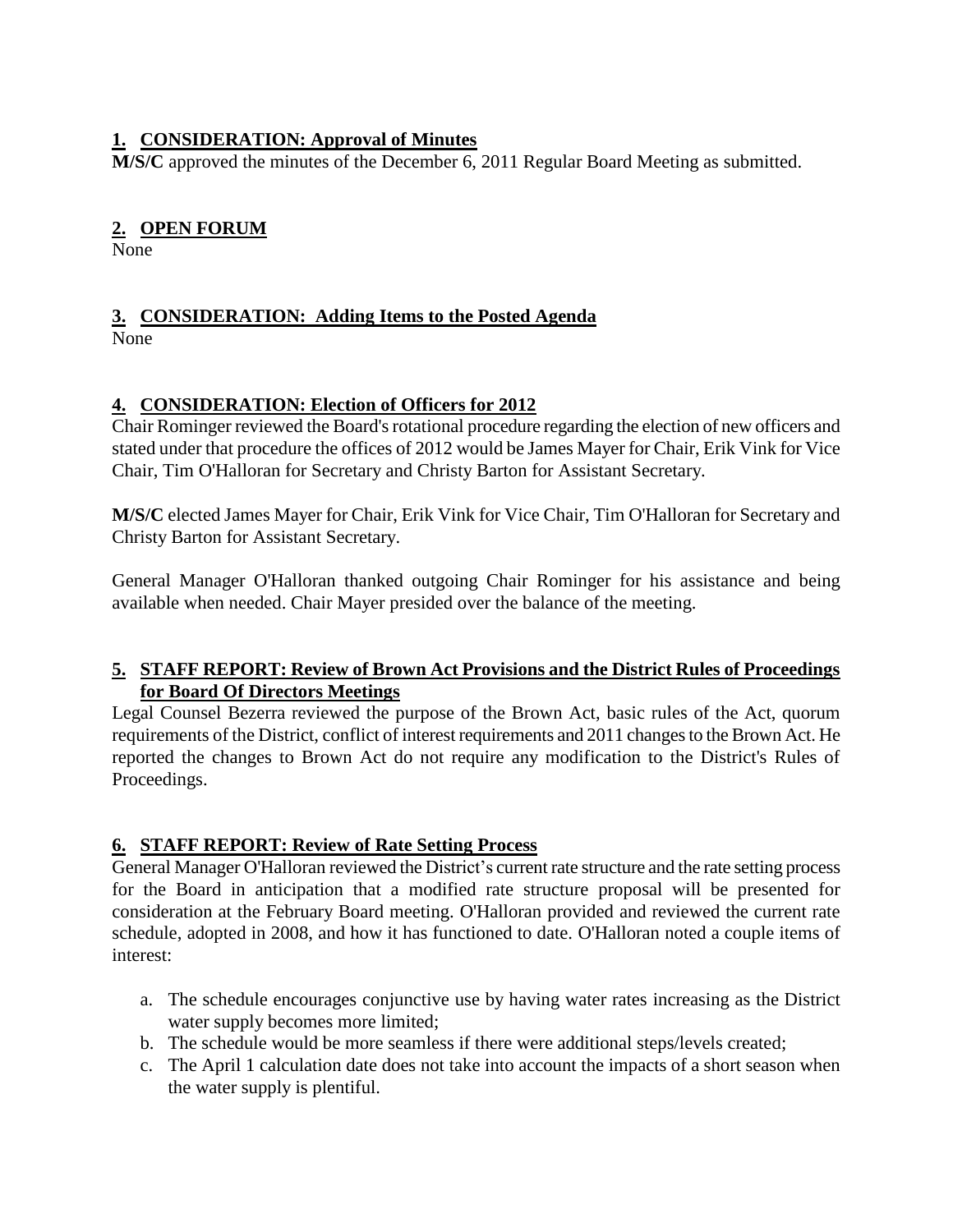O'Halloran reviewed the Prop 218 process, noting that there will be further discussion of the rate schedule on the agenda for the January 12 Special Board meeting. At the February Board meeting, O'Halloran plans to submit a report that includes a summary of the budget, the reasons for requesting a rate increase, the suggested rate schedule, and a draft notice for the proposed public hearing to be held at the April Board meeting.

## **7. DIRECTORS' REPORTS**

Chair Mayer presented Director Vink with a service award commemorating his 10 years on the District Board of Directors.

## **8. ATTORNEY'S REPORT**

Legal Counsel Bezerra reported that the State Water Resources Control Board (State Board) plans to look at the new Delta/Sacramento River stream flow requirements with the intent to adopt new objectives for the Delta outflow by mid-2013 using a new round of implementation measures and amending various water rights. The water rights most vulnerable are FERC licensed projects that are coming up for relicensing.

Bezerra reviewed the prior Phase 8 process and the collaboration amongst federal, state and local water purveyors to meet the outflow objectives prior to the State Board creating mandates. Bezerra noted that during the Phase 8 process, Cache Creek was identified as not being contiguous to the Delta when the Delta is out of balance, and therefore, not required to contribute water for Delta outflow purposes. However, Bezerra noted that this new process may expand the months of concern for the Delta outflow to include February and March, which could negatively impact the District.

The State Board process is being changed from an evidentiary process to an internal process where staff creates a draft technical report, receives comments on the report for review and creates a final report. The notice of the draft technical report is expected in Mid-March of 2012, followed by a public comment period prior to adopting a final report.

General Manager O'Halloran stated the District will have to look at its potential risks and costs to participate in this new State Board process and will be working with the Northern California Water Association in that regard.

## **9. GENERAL MANAGER'S REPORT**

General Manager O'Halloran reported on the following:

- a. General Activities
	- 1. Bob Schneider was present at the Board meeting. O'Halloran congratulated Schneider on being appointed to the Regional Water Resources Control Board noting that Schneider is familiar with and understands Yolo County's water issues. Schneider reported that Jennifer Moffitt of Davis is also proposed for appointment to the Regional Board and, if confirmed, will bring a strong agricultural background to the Regional Board.